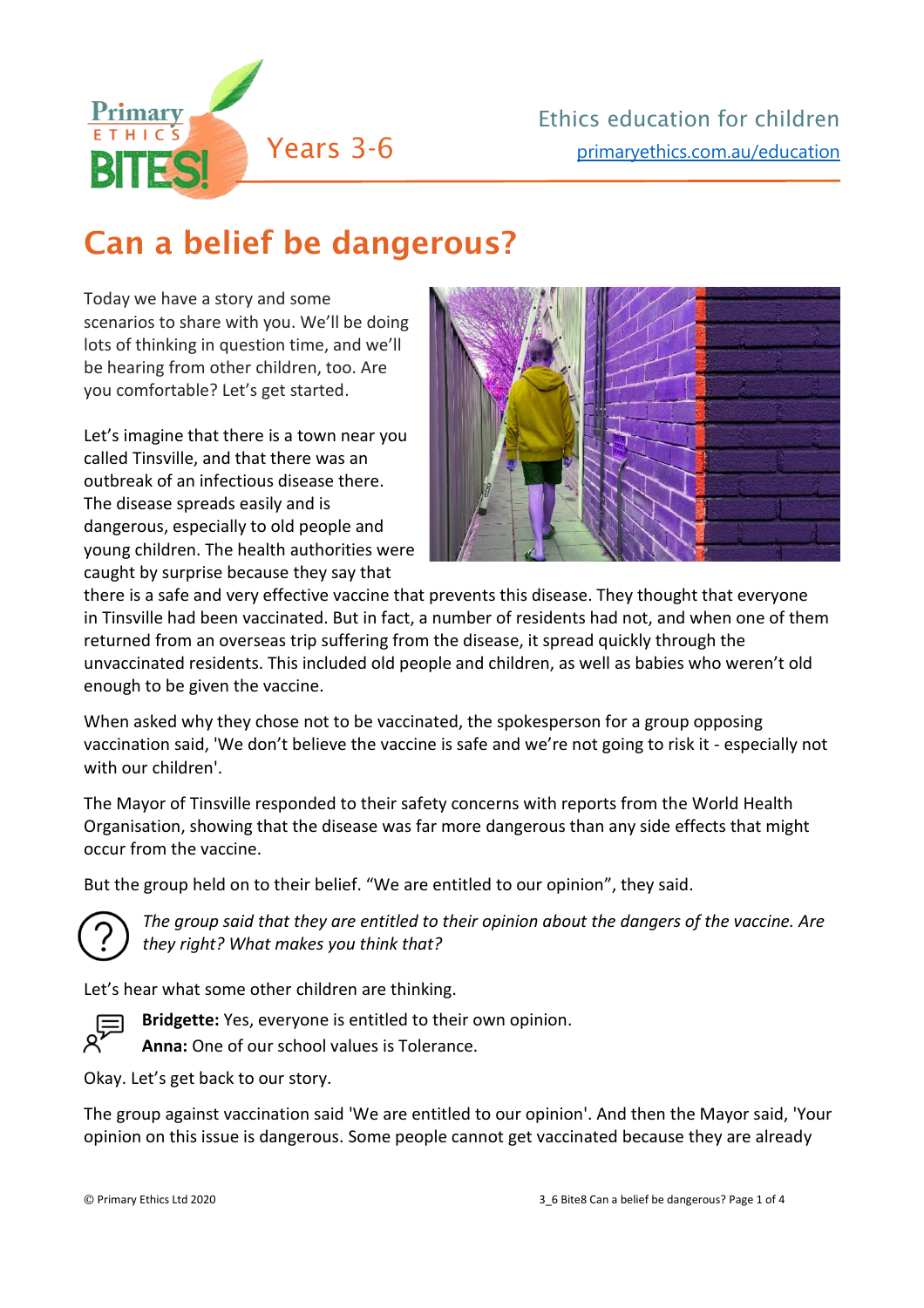

Primary ETHIC

seriously ill, or they are too young. You are not only putting yourself at risk, you are putting other people at risk too. You are selfish, and I have no respect for you.'



*The Mayor says that the group's opinion about vaccination is dangerous. How can a belief be dangerous? What do you think?*

**Bridgette:** Well, what someone believes can't really hurt you …

**Casper:** You can believe anything you want. You can't get arrested for believing that the bank should give you all their money – you only get arrested if you take the money.



*Let's consider some other scenarios to help us think about this question: How can belief or an opinion be considered dangerous? Let's say you have a classmate who believes that walking under a ladder will bring bad luck. How would this belief effect the way they behave?*



**Casper:** Well, if they believed that, they'd probably be careful not to walk under a ladder.



**Bridgette**: No, it really only affects them.

*And would that action affect other people?*

**Anna:** It might affect me too – because I mightn't want to be friends with them, because it doesn't make sense to me.

**Casper:** Well, you can still be friends with someone even if what they believe doesn't make sense to you. Like my friend that believes that chocolate is really bad for you. So he doesn't eat chocolate, and I still do. It doesn't worry me if he thinks that (because he gives me his chocolates).



*So would you say it was a dangerous belief?*



**Casper:** No, no-one is going to get harmed if someone believes that. **Anna:** Yeah, it mightn't make sense, but it's not dangerous.

*How about this example. What if one of your classmates believes that smoking isn't as bad for you as people say. She says that her grandfather has been smoking for 40 years, and this hasn't harmed him. How would this belief affect the way she behaves? What do you think?*

## **Bridgette:** She might start smoking.

**Casper:** And that is very bad for her. So her belief would lead her to do something that was bad for her.

**Anna:** And to the people around her. You know about second-hand smoke...



*So, what makes some beliefs, dangerous beliefs? How might you explain it?*



**Anna**: It's a dangerous belief if it makes you think it is okay to do something dangerous. **Casper:** So, like, if I believe that I can swim to New Zealand, and I try, then I'll probably drown or get eaten by a shark.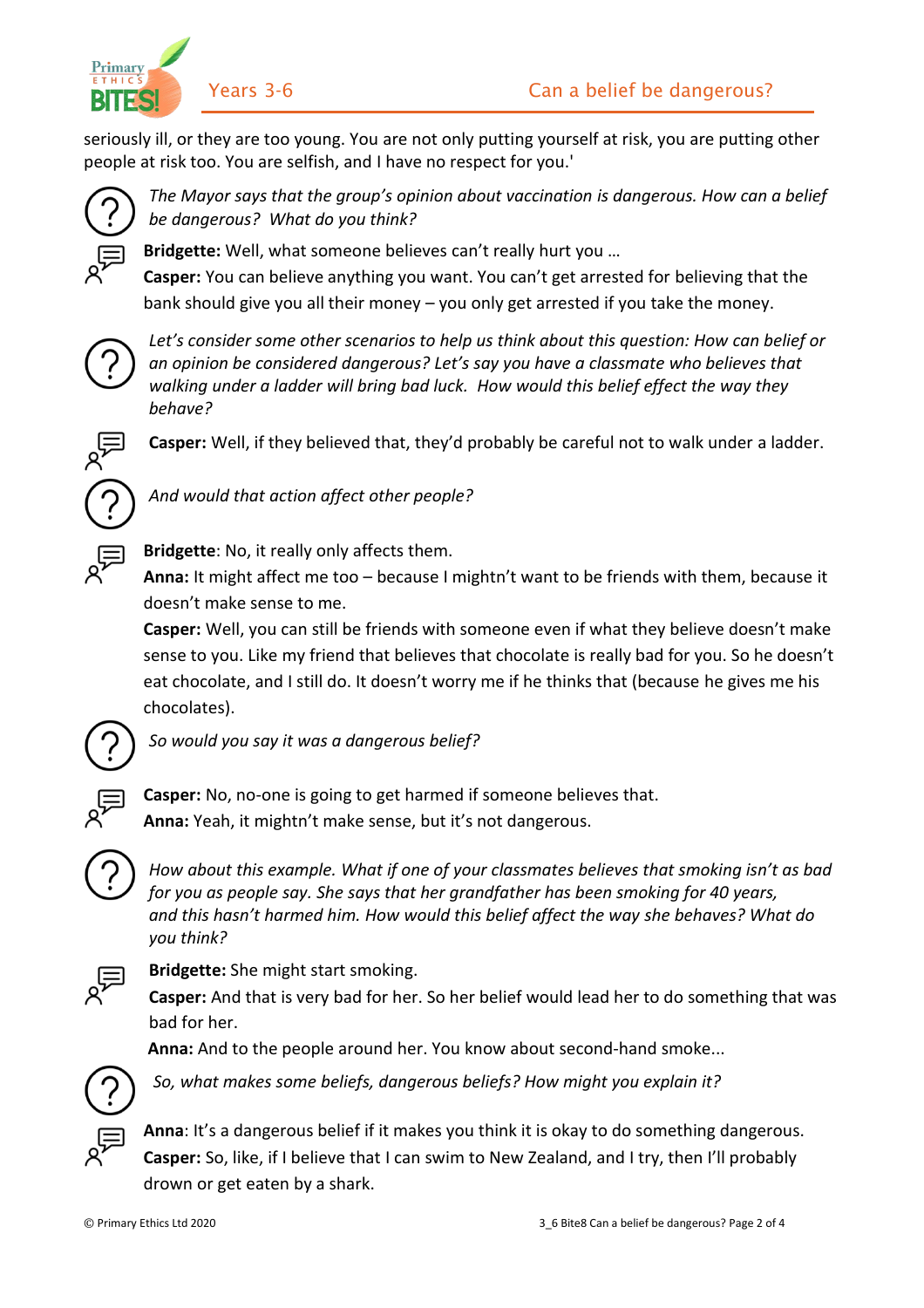



*If a belief is not dangerous – if no-one will get harmed, should you tolerate a belief that is different to your own?*

**Casper:** Yeah – like my friend who doesn't eat chocolate. I tolerate that belief. **Anna:** Well, if no-one is going to be hurt, you could tolerate it, but ... you could still try to make them change their mind.



*And if a belief is dangerous, should you tolerate it?*

**Bridgette**: No, not if it is going to lead to someone getting hurt. **Anna:** If my friend thought smoking wasn't dangerous, and they were a good friend, I might

tolerate it for a while. It might depend on whether she was smoking next to me ...

*So does it make a difference whether the belief caused harm to other people or just to the person who believes it?*

**Bridgette**: Yes, it does make a difference. If they want to hurt themselves, that's up to them, as long as it doesn't hurt anyone else.

**Anna:** Aww... that's a bit rough. I'm not going stand back and let my friends hurt themselves.



*And if a belief is dangerous, should you try to change their opinion? What are you thinking?*

**Bridgette:** I don't think it is very nice to try to change someone's opinion. Everyone is entitled to their own opinion, and you shouldn't try to force your opinion on them. **Anna:** But what if they are basing their opinion on false information? You don't have to be rude or shout at them. You could just say that, actually, these are the facts, so… you are wrong.

**Casper:** Like the kid who thought that smoking wasn't harmful. She was basing her opinion on just one person... her grandfather, and she doesn't know what's really happening to him on the inside. Can she see inside his lungs?



*Okay. Thinking about the story …the Mayor says 'I have no respect for you'. Could you respect an opinion you disagreed with?*

**Anna:** It would depend on what the opinion was based on. If there were good reasons behind it, then you should respect that opinion, even if you disagreed. But if it wasn't backed up by any facts...or if the information was wrong... then no.



*Is it possible to respect the person you disagree with, but not respect their beliefs?*



**Bridgette:** Well, if they believed something really silly, I might find it hard to respect them. **Casper**: It's hard to respect someone when things don't add up - like someone who smokes, but they want to be a great footballer.

**Anna:** Hmmm … If I had a friend that I respected, because they were a good friend, and a good person.... but they believed one silly thing, I'd still respect them.